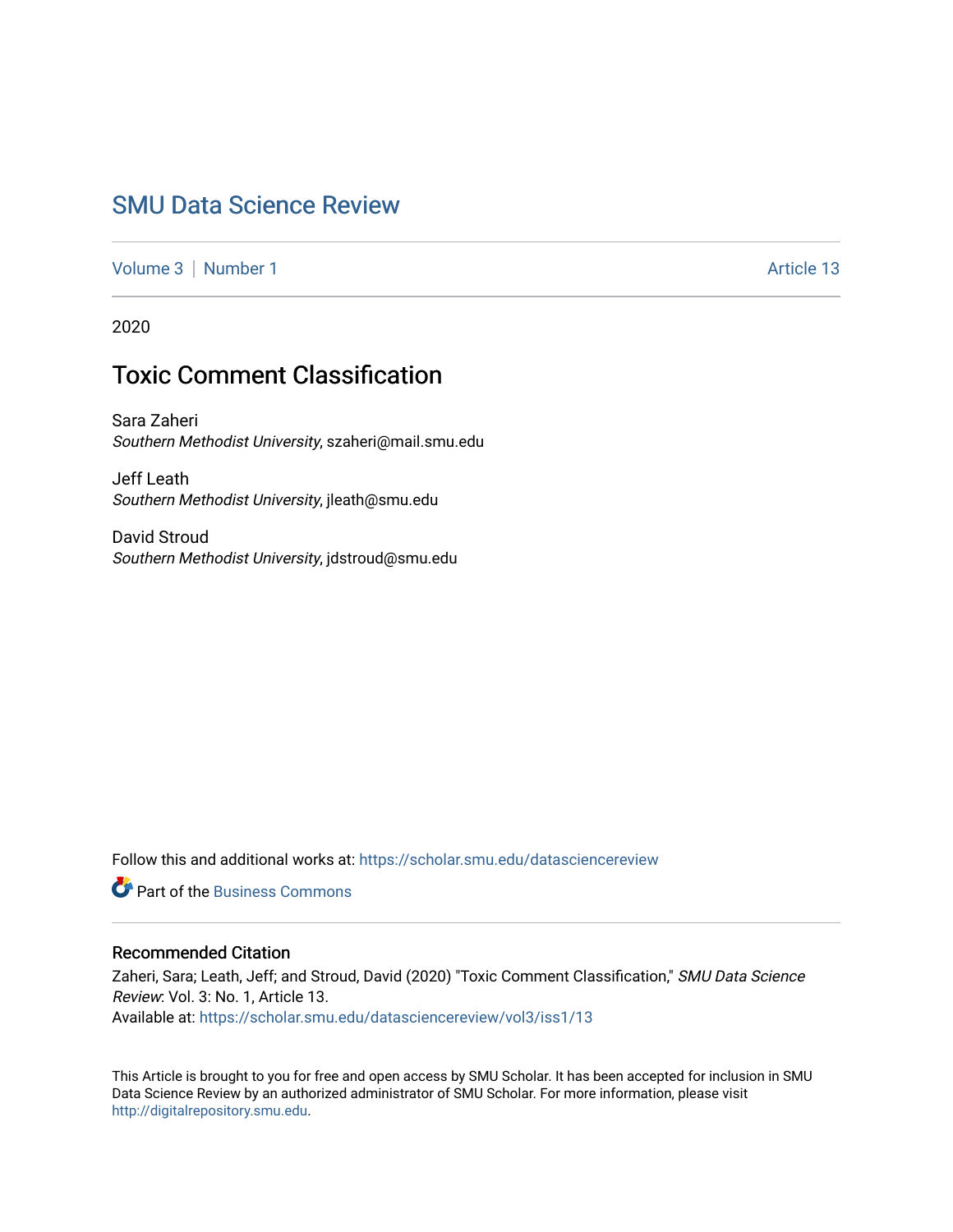## Toxic Comment Classification

Sara Zaheri, Jeff Leath, David Stroud

Southern Methodist University, 6425 Boaz Lane, Dallas, Texas 75205 {szaheri, jleath, jdstroud} @smu.edu

Abstract. This paper presents a novel application of Natural Language Processing techniques to classify unstructured text into toxic and nontoxic categories. In the current century, social media has created many job opportunities and, at the same time, it has become a unique place for people to freely express their opinions. Meanwhile, among these users, there are some groups that are taking advantage of this framework and misuse this freedom to implement their toxic mindset (i.e insulting, verbal sexual harassment, threads, Obscene, etc.). The 2017 Youth Risk Behavior Surveillance System (Centers for Disease Control and Prevention) estimated that 14.9% of high school students were electronically bullied in the 12 months, prior to the survey. The primary result could be an Open Source model used by app developers in support of antibullying efforts. The analysis of the results showed that LSTM has a 20% higher true positive rate than well-known Na¨ıve Bayes method and this can be a big game changer in the field of comment classification. These results indicated that smart use of data science is able to form a healthier environment for virtual societies. Additionally, we improved our working pipeline and incorporated Amazon Web Service (AWS) as a fast, reliable and online platform to be able to run our classification algorithm. Our result showed a very promising accuracy of more than 70% performance by LSTM among all algorithms.

## 1 Introduction

The advances in IT technologies and generalizing virtualization all over the world has led to an unprecedented participation in social media; and there is no doubt that social media is one of the biggest hallmarks of the  $21^{st}$  century. According to de Bruijn, Muhonen [1] ; social media has been growing exponentially since 2004. Meanwhile, social media is a place to express individual opinions and share thoughts in line with a constructive contribution to develop a safe place for everybody practicing their rights accordingly [2]. Based on the report by Birkland [3], 'Twitter users generate 500 million tweets per day, and in 2019 they had a 14% year-over-year growth of daily usage'. However, behind the shield of computers as virtual walls, some individuals also think they can abuse and harass other people's opinions and characters. Accordingly, a jargon word has been coined recently to address such behaviors as "cyberbullying". Based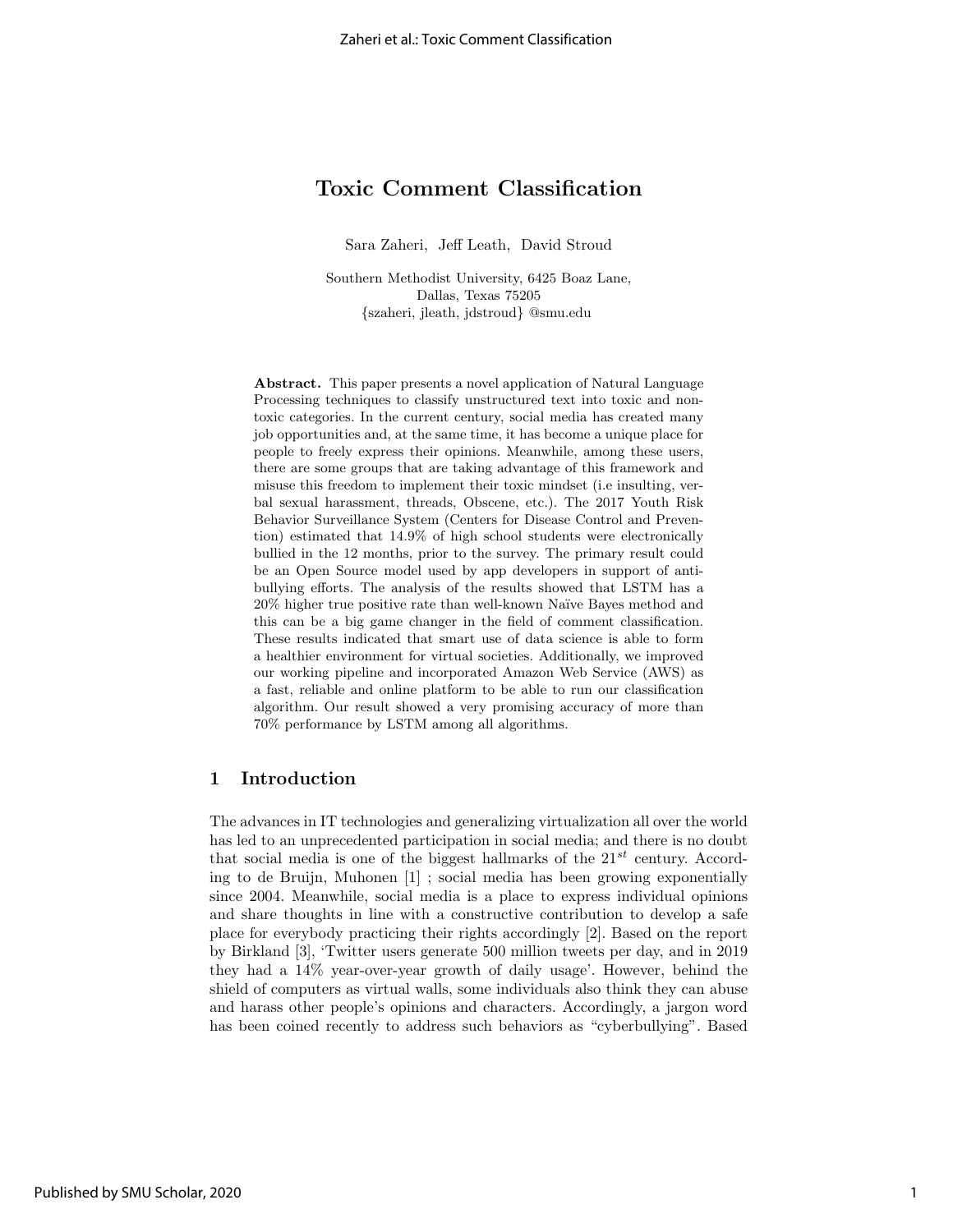on U.S. Department of Health and Human Services, cyberbullying could be introduced as mistreatments that occurs all over digital instruments and devices such as computers, tablets, and mobile phones. Cyberbullying may take place via short massage system (SMS), general apps with the possibility of communication between users, online social media forums, or even online gaming where individuals can virtually participate in. Cyberbullying includes posting, sending, or sharing harmful, negative, mean, or false content about someone else either directly sent to the person or post as a general comment where other could observe it. It also includes sharing private or personal info about someone else in order to humiliation or embarrassment [4]. Such online harassment suppresses so many of our fellow citizens from expressing their opinions. According to the US Government, two separate recent studies have estimated that over 15% of teenagers have been victim to cyberbullying in the last 12 months. This includes common 'cyberbullying' tactics such as threatening to hurt someone, posting mean, hurtful, or embarrassing comments, and name calling. Related to significant impact of cyberbullying on people lives, Hinduja and Patchin [5] stated that their empirical study on some high-profile subjects have confirmed a link between suicidal ideation and experiences with cyberbullying offending or victimization. These studies and results related to this kind of online harassment leads to an important area of data science in order to be able to separate and distinguish harassment comments and cyberbullying, we call them toxic comments, from normal comments. According to HuffPost, such misbehavior's leaded to a reduction in digital activities. Many studies have also demonstrated that negative online interactions in social media can increase depression, lack of self-esteem, and even increase suicidal ideation [6,7,8,9,10,11,12].A research initiative founded by Jigsaw, and Google are currently working on tools to help improve online conversations. One significant aspect of their efforts is aiming to identify the toxic comments and lunch online toxicity monitoring system on various online social platforms. In a joint effort with Kaggle, they defined the project as a contest toxic comment classification challenge. The main goal of the challenge is developing a multi-label classifier, not only to identify the toxic comments but also detect the type of toxicity such as threats, obscenity, insults, and identity-based hate; while, there is still no practical tools that is able to distinguish these types of comments from each other with a very low rate of errors and a high accuracy. Automatic recognition of toxic contents in online forums, and social media is a useful provision for moderators of public platforms as well as users who could receive warnings and filter unwanted contents [2]. The need of advanced methods and techniques to improve identification of different types of comment posted online motivated the current study. As mentioned above, distinguishing improper comment that brings harassment to privacy and morality is one of the most crucial subjects related to the current extension of social media. With all the progress and improvement in IT and data science, the world is in requirement of a properly designed technique to find and isolate these kinds of comments that we call it toxic. Na¨ıve Bayes is the most advanced method and algorithm currently used in this area; yet, it is not able to distinguish im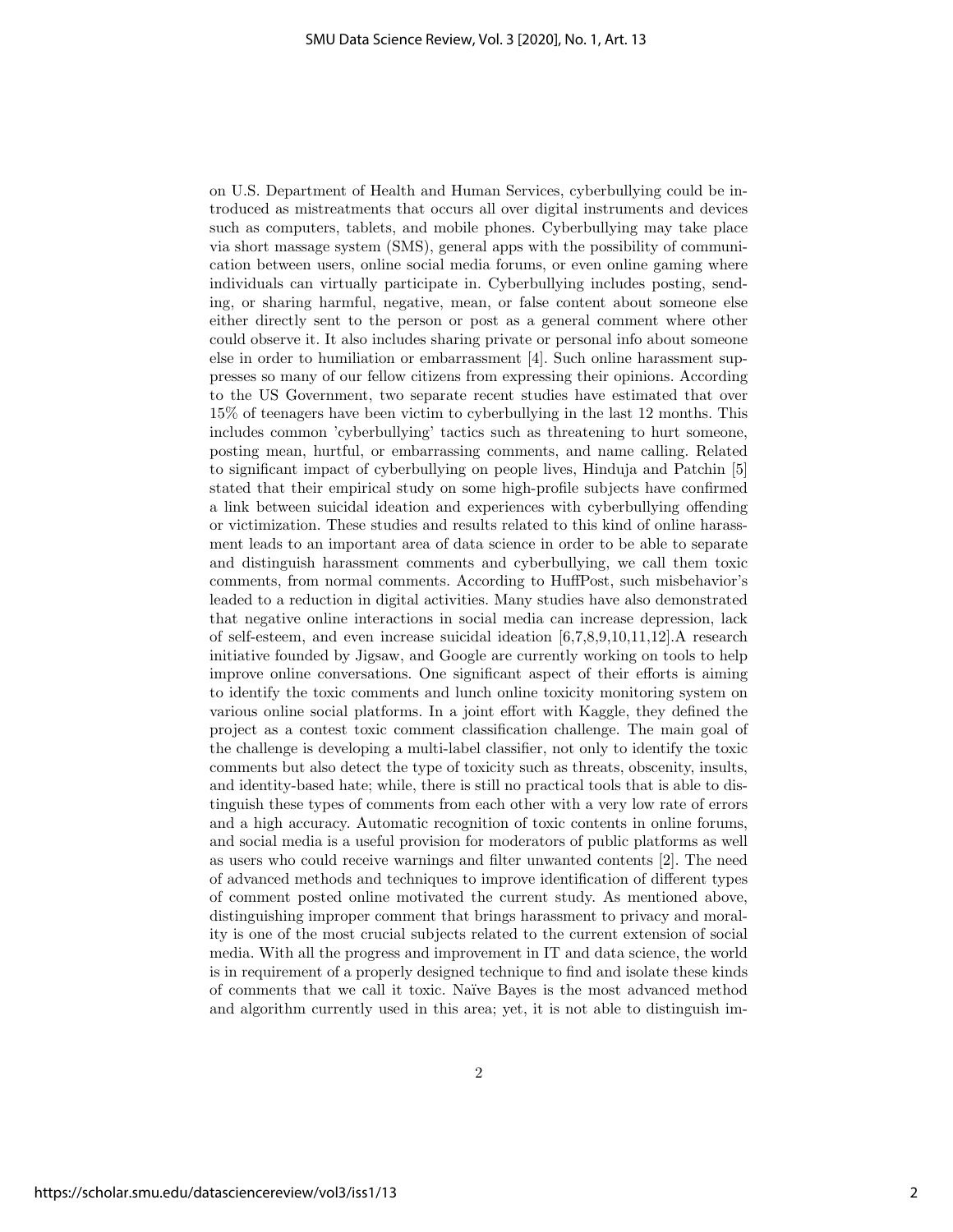proper comments efficiently enough. Accordingly, aiming to find and develop an efficient algorithm to identify toxic comments, the current study implemented several algorithms, including Na¨ıve Bayes (as a benchmark), Recurrent Neural Network (RNN), and Long Short Term Memory (LSTM). In order to achieve our goal in this study, related comments data of Crowd-sourcing (159,000 text comments) that was formerly labeled as seven categories were used.

Our contributions in this paper demonstrate that a practical data science solution is more than an algorithm, and that the scalability of the architecture must be considerate of the task at hand. First, we simplified the challenge to a binary classification whether the comment is toxic or not toxic. We also demonstrate that utilizing elastic cloud computing resources provides the scalability necessary to provide a practical solution. Finally, within this framework, we employed an advanced deep learning algorithm that provided a significant improvement in classification, versus our baseline modeling.

The remainder of the paper is organized as follows. Section 2 describes related work. Section 3 outlines the methodologies, and models. Section 4 describes data preparation. Section 5 discusses results and workflow. Section 6 provides a conclusion and discusses future works.

## 2 Related Work

Several studies have formerly investigated hate speech using neural network techniques; Badjatiya et al., used extensive experiments with multiple deep learning architectures to learn semantic word embedding to handle toxic comments identification [13]. In another study, sentiment analysis model of YouTube video comments, using a deep neural network was proposed that leaded to 70-80% accuracy [14]. Also, general use of different types of neural network methods for comment classification have been extensively used in recently published literature [6,15,16,17]; however, these approaches only addressed some of the task's challenges while others still remain unsolved. Furthermore, Farag, El-Seoud [18] reported that extensive numbers of literature have shown that supervised learning techniques have been the most frequently used methods for cyber-bullying detection. Nevertheless, other non-supervised techniques and methods have recognized to be operative on cyber-bullying recognition. Also, Karlekar and Bansal [19] reported an increased number of personal sexual harassment and abuse that are shared and posted online. In this study, authors presented the task of automatically categorizing and analyzing various forms of sexual harassment, based on stories shared on the online forum SafeCity and used labeling levels of groping, ogling, and commenting; their results indicated that single-label CNN-RNN model achieves an accuracy of 86.5.

One of the main undiscovered issues is how to identify algorithms that are able to implement high sensitivity in detection of toxic comments. Of course, identifying comment that is not toxic as a toxic can be frustrating for the users and there should be a lot of effort to form an algorithm with highest degree of sensitivities. In this paper, we implemented deep learning networks trained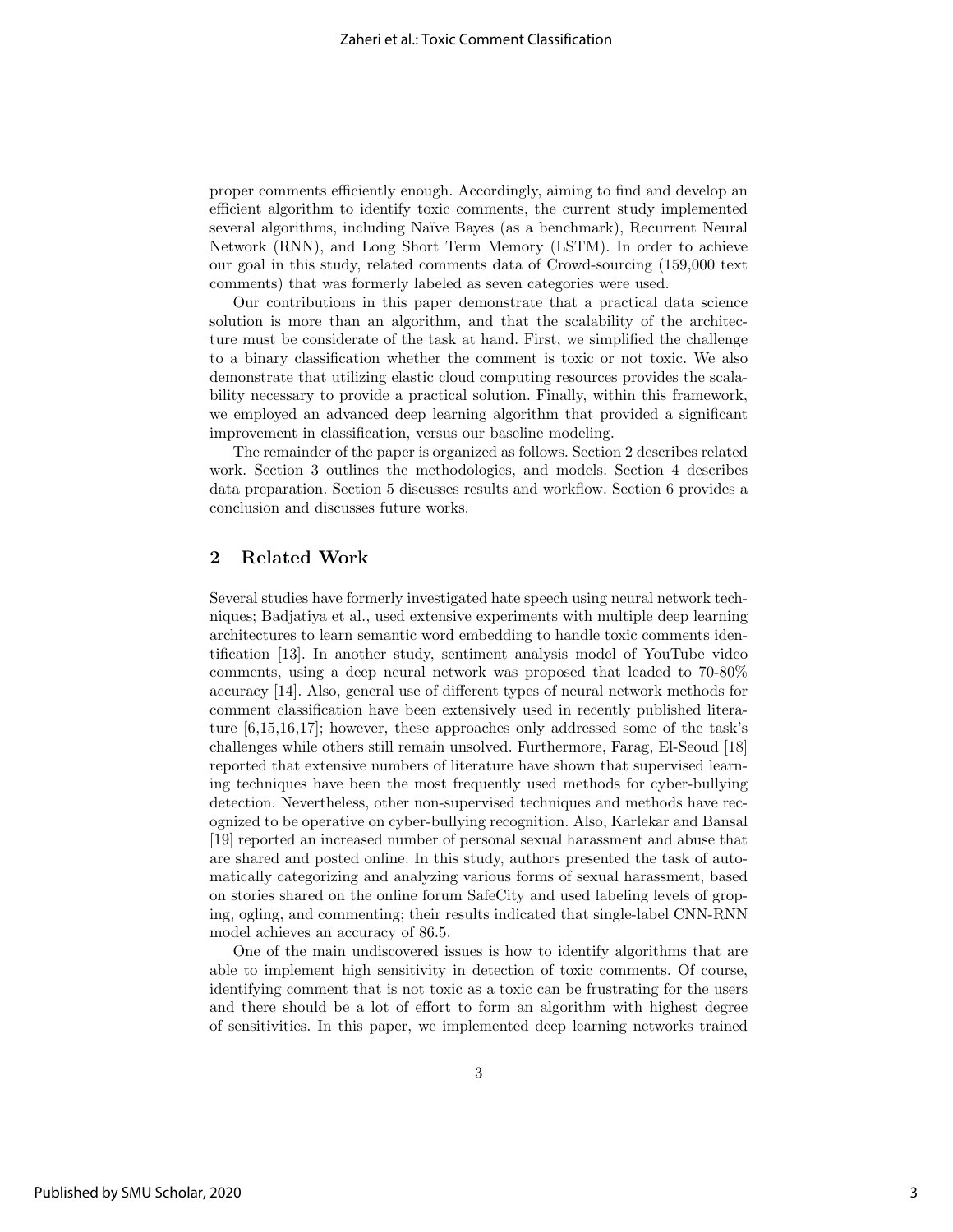and tuned with the full capability of current Elastic Cloud Computing (EC2) infrastructure, supporting the MXNet framework deployment model. We applied LSTM/RNN (Long-short term memory/Recurrent neural networks), optimized with MXNet to harness the capability of multiple GPUs, as one of the very recent advances method in this field in order to learn the sequential relationship between choice of vocabulary; that causes the current paper to be categorized as a novel and practical work in the area of toxic comments.

## 3 Basic Description of the Solution

Based on the identified problems in the area of distinguishing toxic comments, the solutions that are assessed in the current study involved three primary components. First, a baseline classification solution using a Naïve Bayes [NB] approach was created. Subsequently; NB, as a powerful and widely recognized classifier, provided a firm benchmark for our additional work. Following this, we developed a classification solution framed around an LSTM/RNN algorithm. Since challenges with computational expense of a finely tuned LSTM/RNN solution was expected, the solution was scaled with an Elastic Compute Cloud [EC2] component. The AWS Sagemaker platform provided access to GPU capability which enables the full capability of Deep Neural Networks, such as an LSTM/RNN model.

#### 3.1 Benchmark Model: Naive Bayes Approach

Naïve Bayesian classification [20] is a probabilistic approach to machine learning. It is based in the Bayes Theorem (Equation 1).

$$
P(A|B) = \frac{P(B|A)P(A)}{P(B)}\tag{1}
$$

The probability of A happening knowing that B has occurred could be calculate. Event B represents the evidence and A the hypothesis to be approved. The theorem runs on the assumption that all predictors/features are independent and the presence of one would not affect the other. This is the Bayes approach naive simplification. The probability of one event, B, is independent from another B event occurring. The approach to classify an Internet comment as offensive or toxic would begin by study our collection of training data labeled as toxic and non-toxic. From the knowledge gained in the initial assessment of used data, the probability of whether that new comment is toxic or non-toxic was calculated. As an example,

$$
P(\text{message is toxic}|\text{message content}: "Hi! I am back again!")
$$
 (2)

Applying the Bayes Theorem to calculate the probability that a new message is toxic according to the content of the message was then estimated by: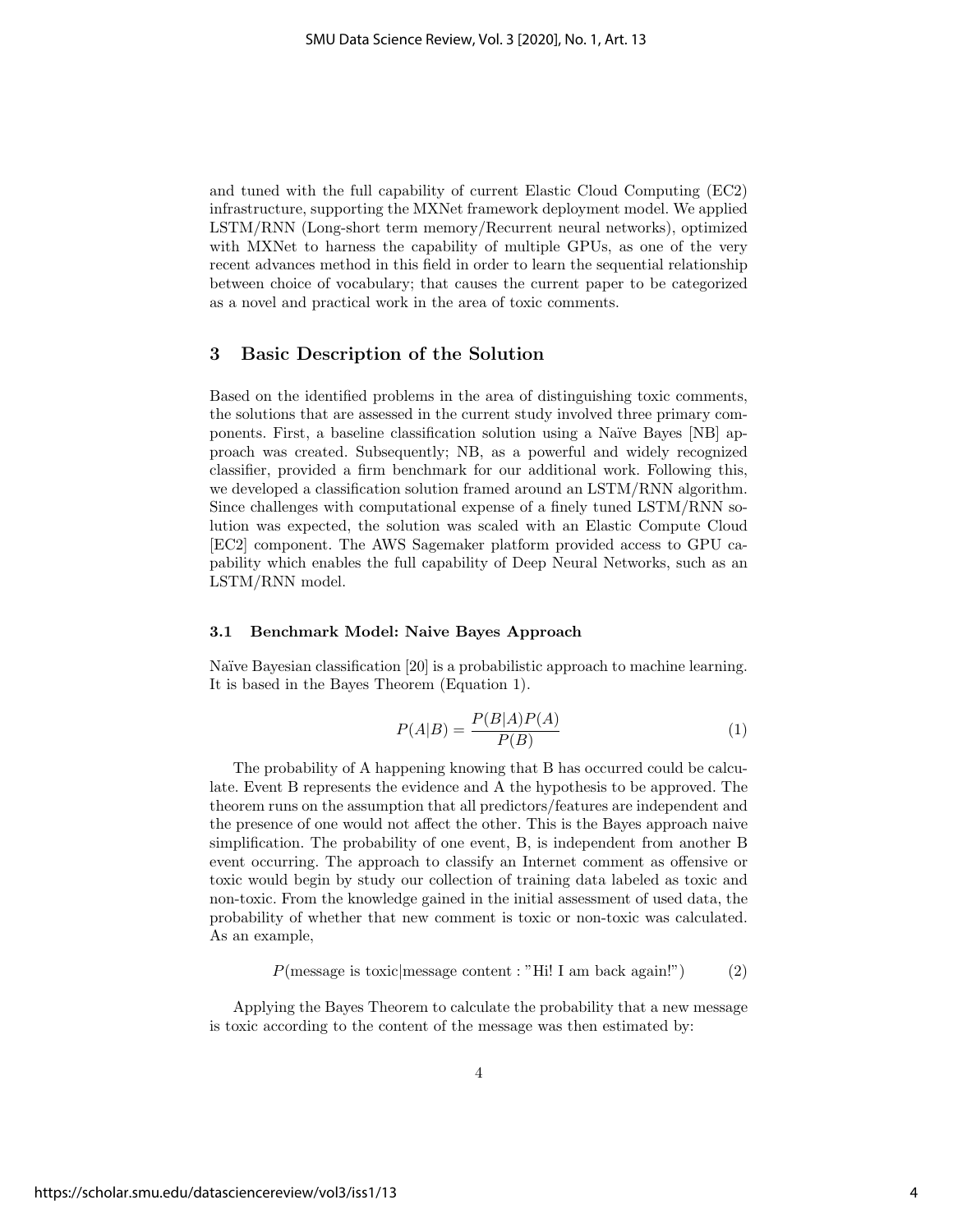$P(\text{message is toxic}|\text{message content}) = \frac{P(\text{message content}|\text{toxic})P(\text{Toxic})}{P(\text{message content})}$  (3)

The probability that a message is toxic, P(Toxic), was then calculated based on the proportion of toxic messages occurred in training data set. As described in "Data Science in R" [20], there is no requirement to calculate the probability of the message content, P(message content), the probability that the new message's content is found in words pool that are toxic is required, based on the naive simplification of the Bayes Theorem. The naive assumption leads to calculate the likelihood of the new message being toxic as the product of the word appearing or not appearing in the toxic words pool. Likewise, the likelihood of the new message being non-toxic can be calculated, and the classification of the new message would depend on the likelihood ratio (Equation 4).

$$
\frac{P(\text{message is toxic}|\text{message content})}{P(\text{message is non-toxic}|\text{message content})}
$$
(4)

Additionally, further simplifying for this ratio could be achieved by a series of summations taking the log scale:

$$
Log(\frac{P(\text{message is toxic}|\text{message content})}{P(\text{message is non-toxic}|\text{message content})})
$$
\n(5)

To avoid an obvious division by zero, a 0.5 scalar was added to the numerator and denominator.

$$
Log(\frac{P(\text{message is toxic}|\text{message content}) + 0.5}{P(\text{message is non-toxic}|\text{message content}) + 0.5})
$$
(6)

#### 3.2 LSTM/RNN Approach

Long Short Term Memory Recurrent Neural Network [LSTM-RNN], which is a class of deep, artificial neural networks [ANN/DNN], was applied to identify the toxic comments. DNN and its applications in NLP were found to be highly capable in higher order parameters which are very vital for a specific classification [21,22]. In this application, the higher order parameter can be a sequence of words which were labeled as a specific class. LSTM-RNN treats the comment as a set of vectorized words similar to a time series trying to learn how the words are aligned in a time series attributed to a specific label [23]. The performance of the models was tested against the benchmark model.

If a sentence or comment was treated like a time-series, the natural choice for would use RNN (Recurrent neural network). However, for long time series and more, its applications in NLP, LSTM is highly preferred over RNN. Due to chain rule and the fact that the inverse of activation functions is usually less than one, the early layers are pruned to be treated with very small portion of gradient descents. As a result, those early layers or deeper layers from the solution, were not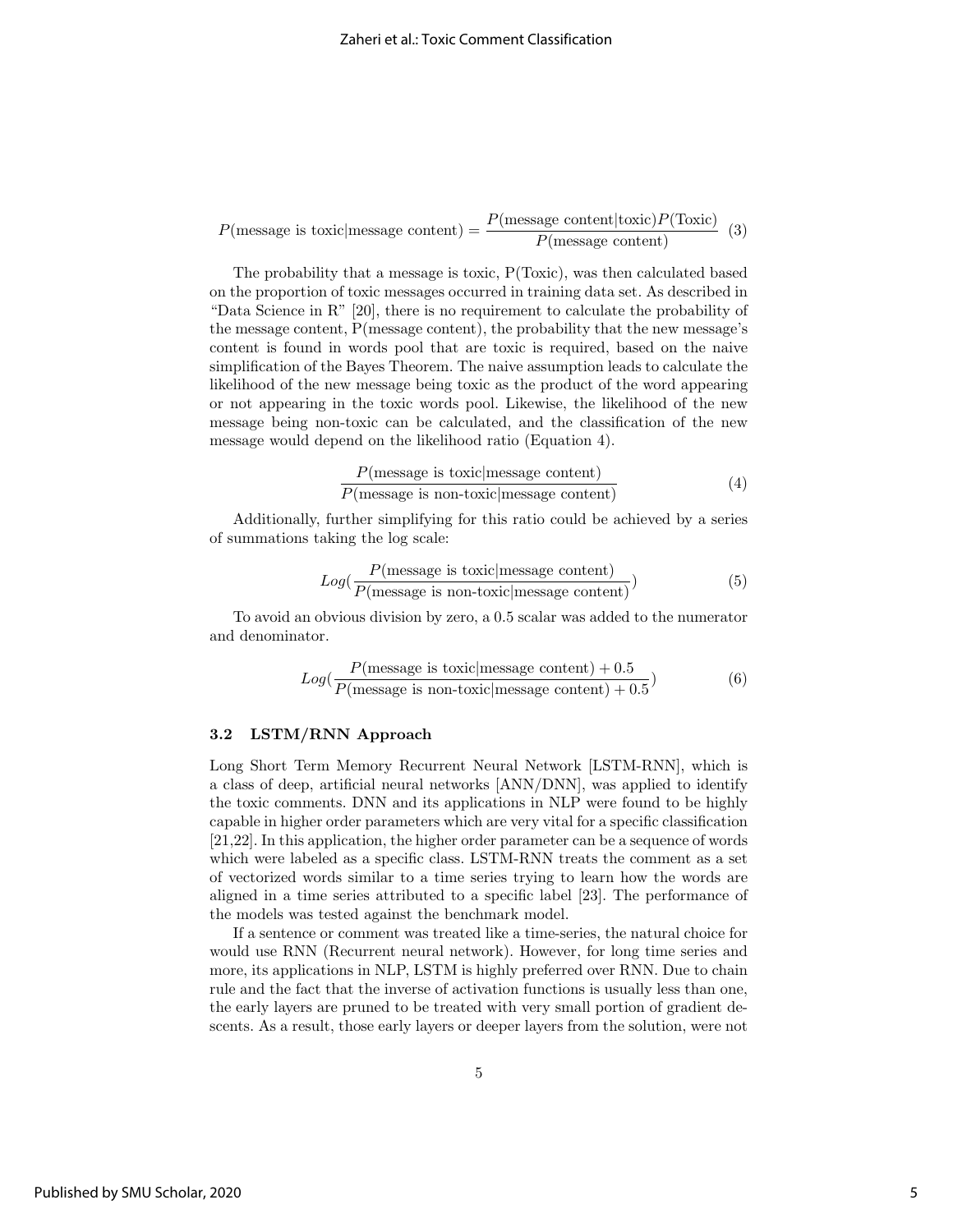trained. RNN (NLP tasks) treated the first, second, etc. words as earlier nodes as a result of Vanishing Gradient; those beginning words did not contribute as much as later words for NLP tasks. In order to solve this problem, LSTM was designed in a way to have a more capacity for remembering long term memories. The idea behind LSTM is in fact simple. Rather than each hidden node being simply a node with a single activation function, each node is a memory cell that can store other information. Specifically, it maintains its own cell state. Normal RNNs take in their previous hidden state and the current input, and output a new hidden state. An LSTM acts similarly, except it also takes in its old cell state and outputs its new cell state. LSTM has a way to control the flow of information through its hidden nodes. In other words, standard RNNs (Recurrent Neural Networks) suffer from vanishing and exploding gradient problems. LSTMs deal with these problems by introducing new gates, such as input and forget gates, which allows a better control over the gradient flow and enables a better preservation of long-range dependencies.

#### 3.3 Metrics

In order to be able to evaluate the performance of each algorithm, several metrics are defined accordingly, and are discussed briefly in this section.

- Confusion Matrix: It is very informative performance measures for classification tasks. Ci,j an element of matrix tells how many of items with label i are classified as label j. Ideally we are looking for diagonal Confusion matrix where no item is miss-classified. The matrix in Figure 1 is a good representation for our binary classification. Positive (P) represents toxic label and n (negative) represents non-toxic label.
- Accuracy: This metric measures how many of the comments are labeled correctly. However, in our data set, where most of comments are not toxic, regardless of performance of model, a high accuracy was achieved (Equation 7.

$$
Precision := \frac{TP + TN}{N' + P'}\tag{7}
$$

– Precision and Recall: Precision and recall in were designed to measure the model performance in its ability to correctly classify the toxic comments. Precision explains what fraction of toxic classified comments are truly toxic, and Recall measures what fraction of toxic comments are labeled correctly (Equation 8).

$$
Precision := \frac{TP}{P} \quad Recall := \frac{TP}{P'} \tag{8}
$$

– F Score: Both Precision and Recall are important for checking the performance of the model. However, implementing a more advanced metric that combines both Precision and Recall together is quite informative and applicable (Equation 9). In this equation, setting  $\beta = 1$  leads equation to return harmonic mean of Precision and Recall.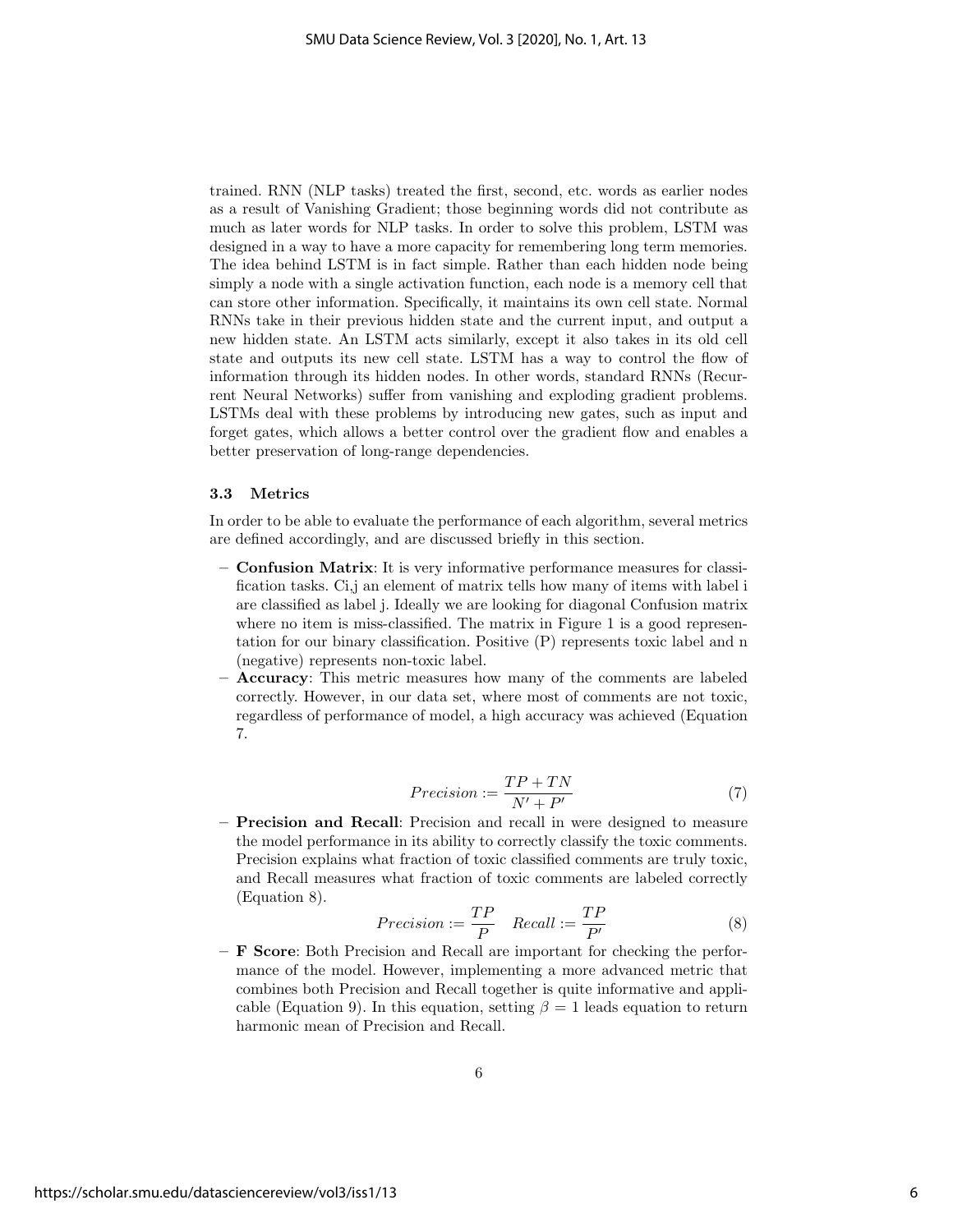

## prediction outcome

Fig. 1. Elements of confusion matrix; P (positive) represents toxic label and n (negative) represents non-toxic label.

$$
F_{beta} = (1+\beta)^2 \cdot \frac{Precision.readl}{(\beta^2.precision) + recall} \quad Recall := \frac{TP}{P'} \tag{9}
$$

## 4 Data Preparation

One of the primary challenges in classification cases is having appropriately labeled data, in which a representative training set could be extracted for modeling. For text based or Natural Language Processing [NLP] problems, this quandary is even more pronounced [24]. As the sentiment inference of written communication is very subjective, there is little choice but to leverage human labeling in lieu of a proper analytical labeling model (hence the need for the classification algorithm). Although many large unlabeled text corpora are readily available, human labeled data is much more infrequent [25].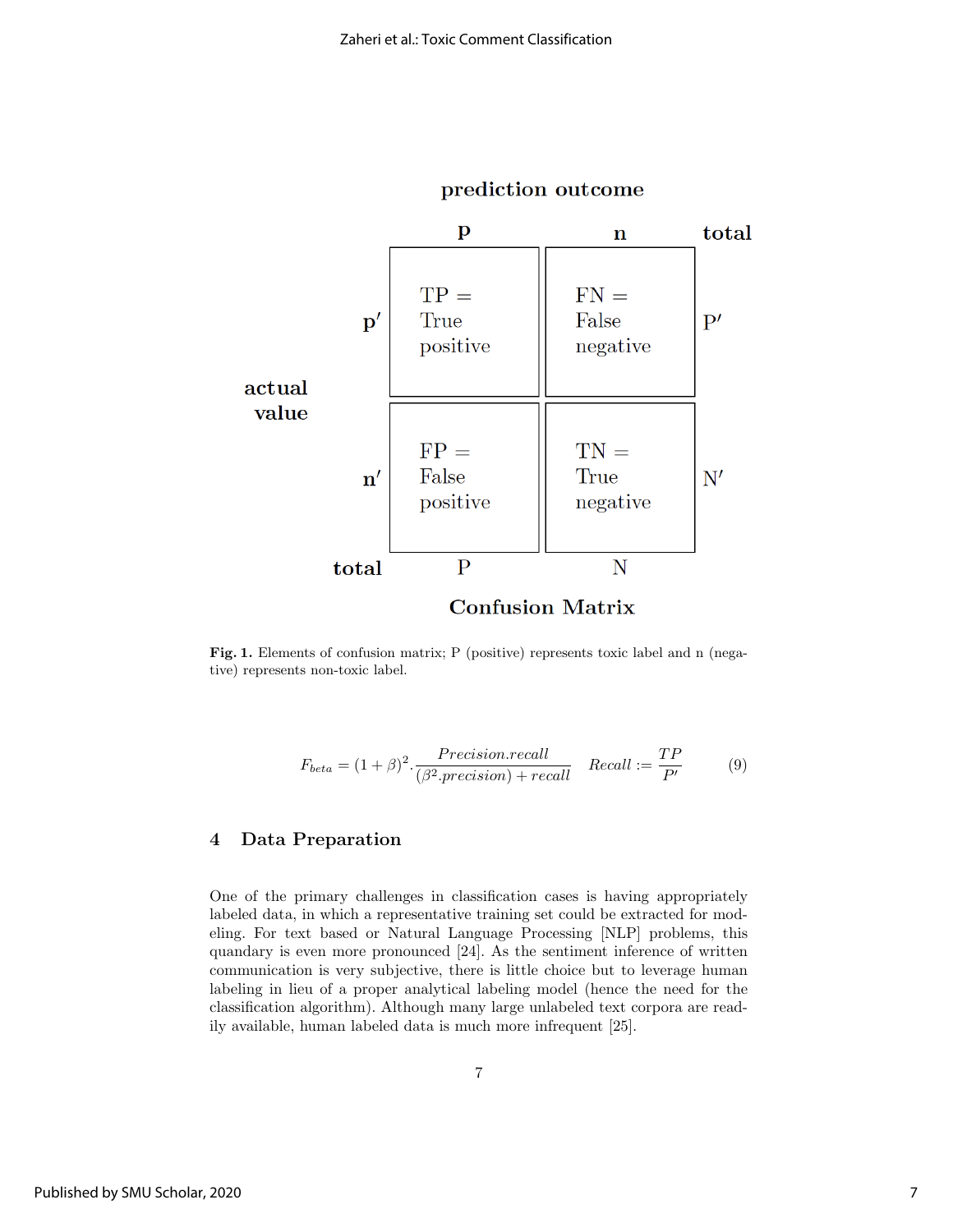Fortunately, for various altruistic reasons, there are several organizations providing open sourced labeled data sets<sup>1</sup>. One such source is the WikiMedia Foundation<sup>2</sup> that offers access to text comment snippets from Wikipedia talk pages. Crowd-sourcing was used to manually label over 159,000 text comments, flagging each as one of seven following options: 1) Non-Toxic, 2) Toxic, 3) Severe Toxic, 4) Obscene, 5) Threat, 6) Insult, and 7) Identity Hate.

The data set is accessible via a closed Kaggle competition<sup>3</sup>. Each record in the data set is a textual user comment with six binary fields for each of the six toxicity levels, with null being non-toxic. The initial task was to reduce the seven labels down to two (toxic, non-toxic) categories. This generalization allowed us to focus on a more accurate binary classifier. In this sense, Non-toxic was taken as a category and all other toxic comments categorized as Toxic, according to Table 1.

Table 1. Transforming structure of different types of comments into a binary type for being used in the analyses accordingly.

| Types of comments       | Binary types of comments |
|-------------------------|--------------------------|
| Toxic                   |                          |
| Severe Toxic            |                          |
| Obscene                 | Toxic                    |
| Threat                  |                          |
| Insult                  |                          |
| Identity Hate           |                          |
| Other types of comments | Non-toxic                |
|                         |                          |

After finding and providing data for this study, preprocessing and cleaning the data were the first barriers which challenged this project. It is very vital to any NLP model in real world challenges. For example, 'dont', 'do not' and 'don't' have all similar meaning but without pre-processing they are considered as different tokens. The design of the pre-processing section is really task specific. In the current study, we assume that the verb tenses or similar words were not vital for being identified. Therefore, lemmatization was applied to reduce vocabulary to four forms of noun, verb, adjective, and adverb. Using the very simple intuitive methods our architectures were quite useful in NLP tasks. Regardless of final performance, they provide a proper intuition about the task.

#### 5 Results

This section discusses our initial study, the results of the analysis, and a comparison between the algorithms. Below are the six subsections:

<sup>1</sup> www.wired.com/2016/09/inside-googles-internet-justice-league-ai-powered-wartrolls/

<sup>2</sup> meta.wikimedia.org/wiki/Research:Detox

 $3$  www.kaggle.com/c/jigsaw-toxic-comment-classification-challenge/data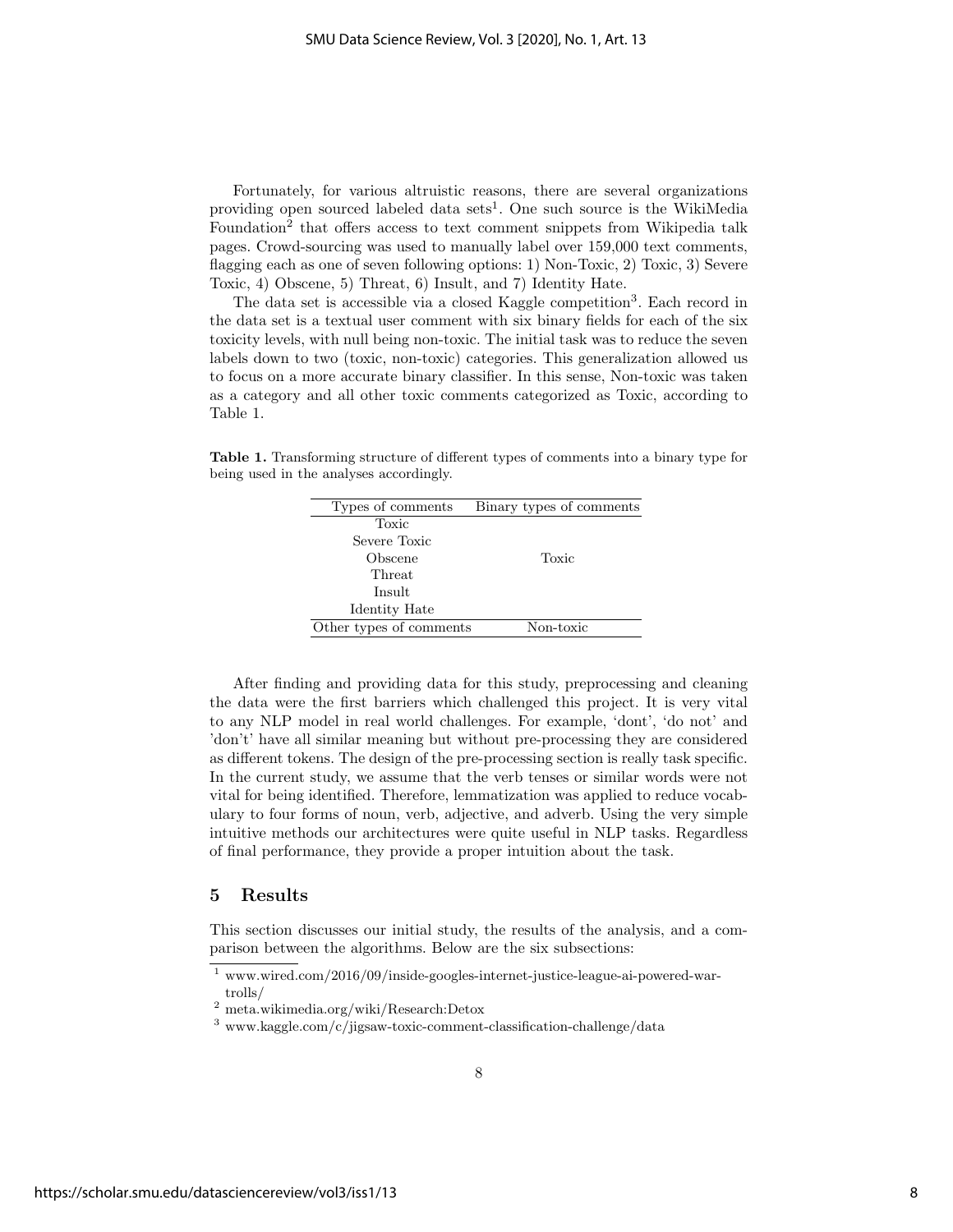• Data Exploration explains the structure of the data and how it's applied to our analysis.

• Workflow explains vectorization, embedding, and quantification of the words, along with their results.

• Scalable Architecture discusses the capacity of the platform used in the study and how it helped to imply the comparison between assessed algorithms.

Finally, three other essential subsections, including Benchmark Model, Naive Bayes Results, LSTM/RNN, and LSTM/RNN Versus Benchmark Model, are prepared. These three subsections, as the most parts of the result section, are presenting the final results of the algorithms implemented in the current study and make a proper comparison with reasons related to the algorithm that might be more appropriate for the goal of distinguishing toxic comments.

#### 5.1 Data Exploration

Among 159,000 comments in the main database, there were about 8% of the cases that were labeled as toxic, while the remaining 92% were labeled as nontoxic. Since normally fewer comments are toxic in every general social media related data set [26], the distribution of classes of the data set used in this study is expected. Therefore, because the main goal here is to develop an algorithm that is more highly accurate than others using the same data set (or similarly structured data sets), this issue does not create a problem in comparing results to similar methods and algorithms.

In order to assess the frequency of words size being repeated in two different categories, the overall frequency over number of words was plotted Fig. 2 and Fig. 3. Interestingly, the toxic group were usually shorter than non-toxic and therefore it helped us to focus more on shorter sentences to improve algorithm performance.



Fig. 2. Histogram representation the number of total words in comments.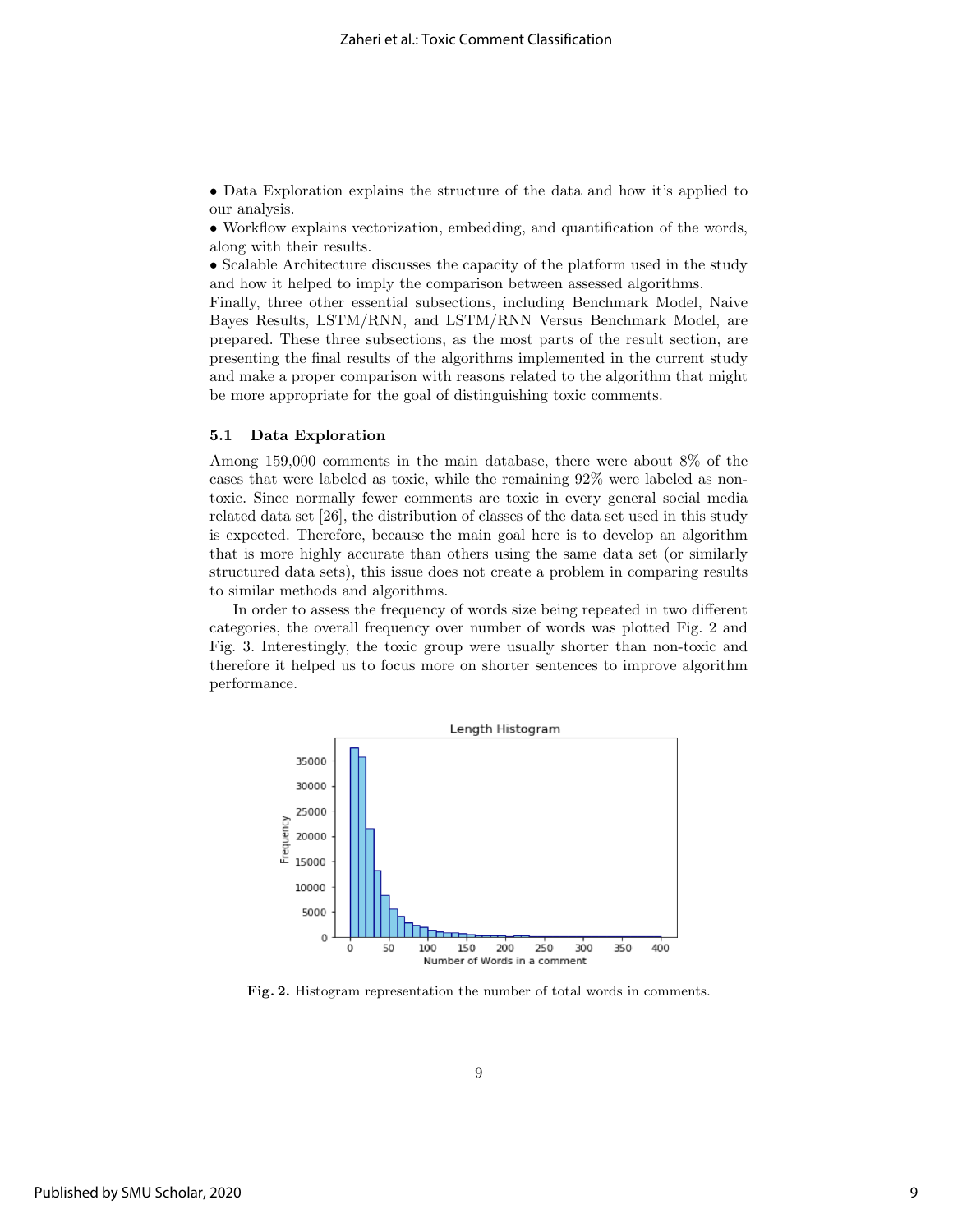

Fig. 3. Histogram representation the number of words in comments stratified by toxic and non-toxic.

#### 5.2 Work Flow

Subsequent to the initial data preprocessing, the next step was vectorization and embedding the explanatory data. Here, every sentence was transformed into vectors of the same size. We heavily utilized the Natural Language Toolkit library (NLTK) in Python as this is one of the most well regarded packages for symbolic and statistical natural language processing[27]. After the final processing of the data, we applied several supervised learning algorithms including LSTM, RNN, and Naive Bayes. Their respective performances on the classification of the holdout data were subsequently compared to identify the best algorithm.

In order to make a proper comparison between the results obtained by both the Naive Bayes baseline and the LSTM-RNN models, the performance of each supervised learning method was represented as a confusion matrix for elucidating accuracy, sensitivity, specificity, and other statistical metrics.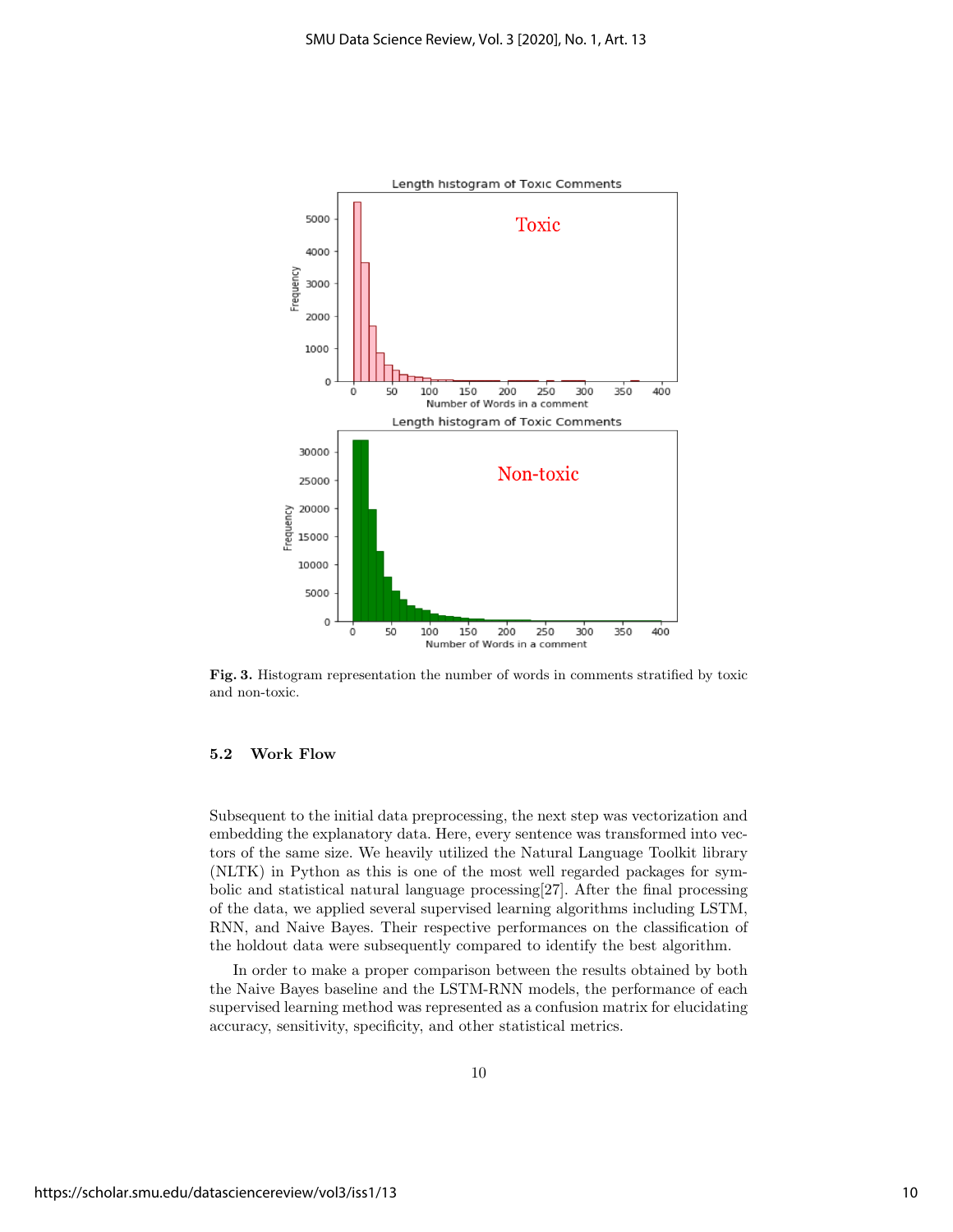| Instance<br><b>Type</b> | <b>GPUs</b> | vCPU*          | Mem (GiB)                | <b>GPU Memory</b><br>(GiB) | <b>Network</b><br>Performance |
|-------------------------|-------------|----------------|--------------------------|----------------------------|-------------------------------|
| $t2$ small              |             |                | $\overline{\phantom{0}}$ |                            | Low to Moderate               |
| t2.medium               |             | $\mathfrak{p}$ | 4                        |                            | Low to Moderate               |
| t2.large                |             | $\mathfrak{p}$ | 8                        |                            | Low to Moderate               |
| t2.xlarge               |             | 4              | 16                       |                            | Moderate                      |
| t2.2xlarge              |             | 8              | 32                       |                            | Moderate                      |
|                         |             |                |                          |                            |                               |
| p2.xlarge               |             | 4              | 61                       | 12                         | High                          |
| p2.8xlarge              | 8           | 32             | 488                      | 96                         | 10 Gigabit                    |
| p2.16xlarge             | 16          | 64             | 732                      | 192                        | 25 Gigabit                    |
|                         |             |                |                          |                            |                               |

Fig. 4. This is a select representation of available instance types in AWS Sagemaker that allow selection of and access to varying levels of computational resources.

#### 5.3 Scalable Architecture

From a processing standpoint, any data science solution must also be considerate of the processing load capacity of the platform being used. In support of our novel approach, with the intent of being able to provide a scalable and deployable solution, we also focused on utilizing an EC2 component (or Elastic Cloud Computing). EC2 is the ability to use cloud based computer resources, that can scale from the equivalent of single desktop CPU capability to multiple instances of GPUs portioning the workload for rapid, efficient and scaled processing[28]. In our case, even with a relatively small training data set, we struggled to process this intensive text vectorization workload, on a single CPU instance. Out of necessity, driven by computational expense, we moved our work to Amazon's AWS Sagemaker environment and leveraged the available GPU processing. For our solution, we deployed our models via AWS Sagemaker, using an instance type of p2.8xlarge. In any deployed solution, which could involve large, continuously evolving datasets, an EC2 component would absolutely be required[29].

Figure 4 is a select representation of available instance types in AWS Sagemaker that allow selection of and access to varying levels of computational re $sources<sup>4</sup>$ .

#### 5.4 Benchmark Model: Naive Bayes Results

As it was mentioned earlier in this study, Naive Bayes was selected the benchmark solution. Naive Bayes embedded in scikit-learn 0.20.0 in python was used. In order to achieve a precise comparison regarding models' performance on testing data-set, an extra confusion matrix along with F1 metric, as an optimum parameter for evaluation of the data-set, was finally implemented. according to the results of this section, accuracy was always above 90%, no matter what algorithm was used. This result may be due to the imbalance in the frequency of the data towards non-toxic comments. If one algorithm predicts all comments as non-toxic, since the numbers of toxic comments are only 8% of the data, accuracy still would be above 90%. It is worth mentioning that because of the same

<sup>4</sup> https://aws.amazon.com/ec2/instance-types/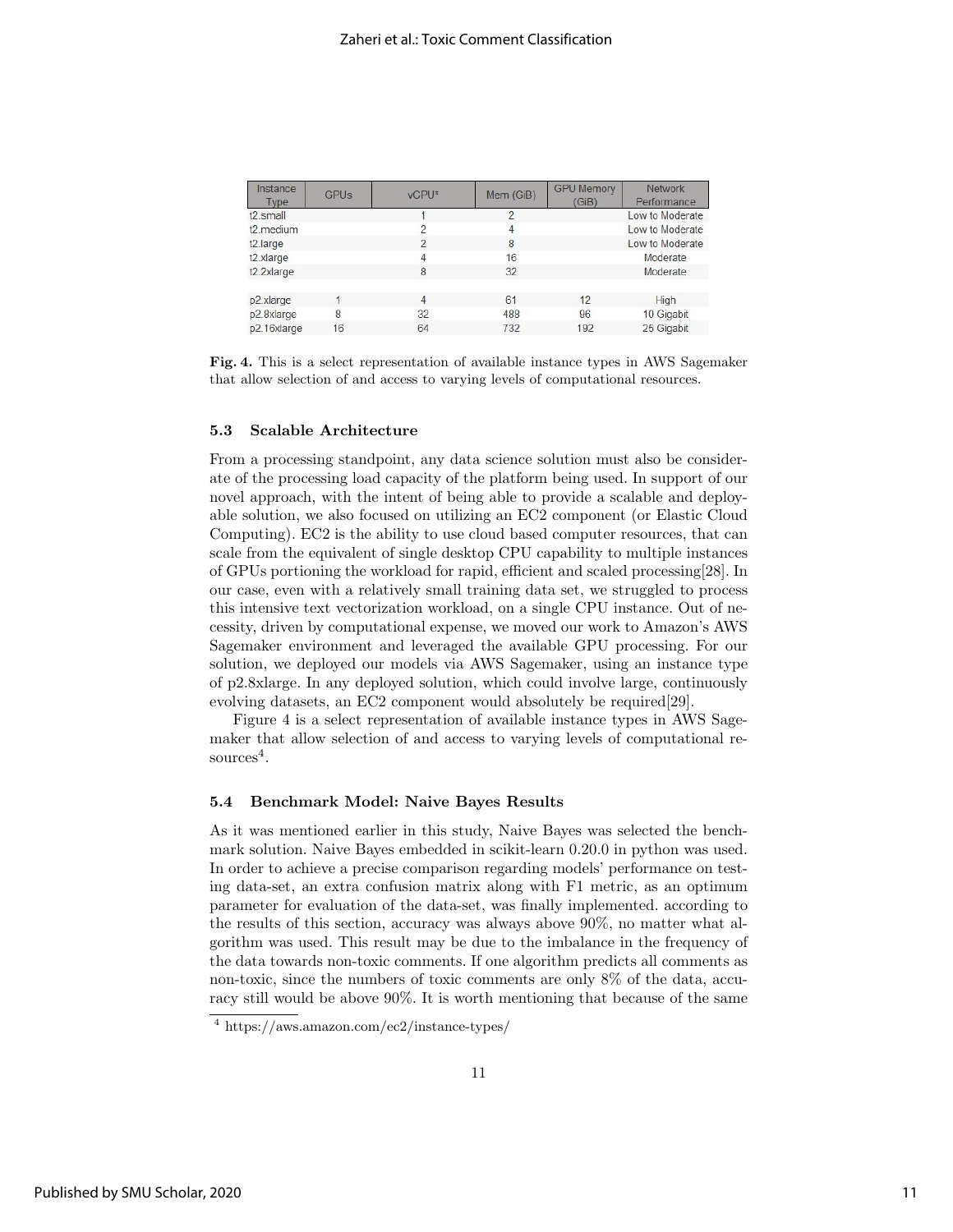data and the proportion in the data set used for all different algorithms, the imbalances in data would not affect the comparison results of these algorithms. In this case, little differences between accuracy of these algorithm would make a significant effect toward selection of the compared models. Fig. 5 presents the confusion matrix of Naive Bayes methods. It is clear that only 742 toxic comments (true positive) out of 1,543 (roughly 50%) toxic comments (total number of toxic comments) were identifiable by this algorithm.



Fig. 5. Evaluation of Naïve Bayes algorithm using confusion metrics.

#### 5.5 LSTM/RNN

LSTM, as a novel and new approach, was implemented for categorizing toxic data-set. similar to NB, the LSTM method was carried out by scikit-learn 0.20.0 in Python. For hyper-parameter, learning rate of 0.1, 128 vector dimensions, 5 epochs, and relu as activation function were implemented. The reason for implementing hyper-parameter was to make sure that hyper-tuning would not intensively limit the precise application of LSTM in this study. Fig. 6 represents the fact that 1,026 toxic comments (True positive) achieved by using LSTM approach, and only 517 comments was being missed by this method.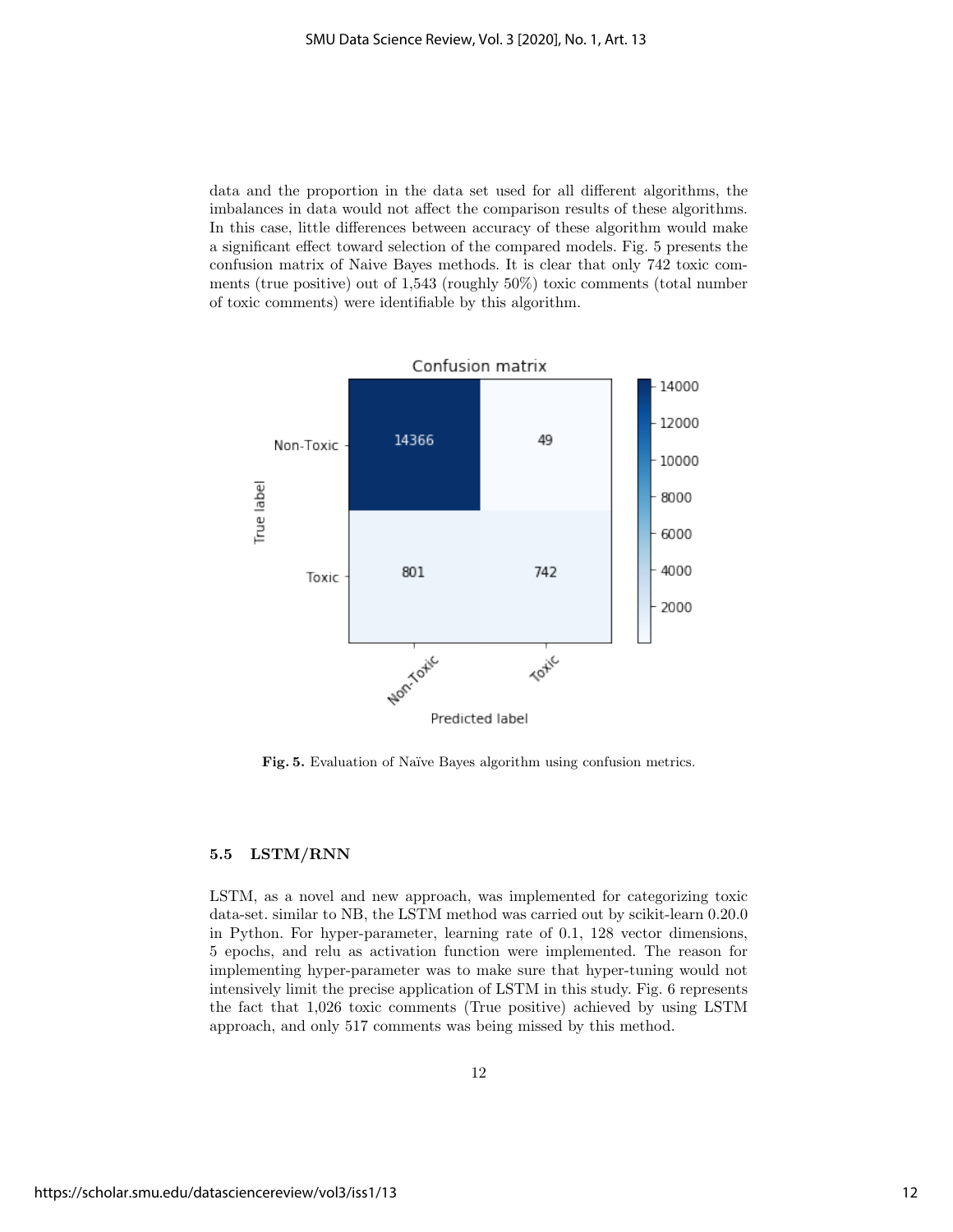

Fig. 6. Evaluation of LSTM algorithm using confusion metrics.

#### 5.6 LSTM/RNN Versus Benchmark Model

Comparing the well-known method with LSTM approach (Table 2) reveals the fact that LSTM has an almost 20% increase in True Positive Rate (TRP). This represent the fact that among all identified toxic comment, LSTM has 20% more sensitivity in correct assignment of the comments. Also, Recall and F1 score also increases in LSTM comparing to Naive Bayes method. This data clearly explain the fact that LSTM can be a game changer in the field and it has significantly better performance over most accepted method in this field (Naive Bayes method).

Table 2. Summary figure that compares performance of each method (values are in percent).

| Metric                    |    | Naïve Bayes (NB) Long Short Term Memory (LSTM) |
|---------------------------|----|------------------------------------------------|
| Total Positive Rate (TPR) |    |                                                |
|                           | 64 |                                                |
| Precision                 |    |                                                |
| Recall                    |    | 66                                             |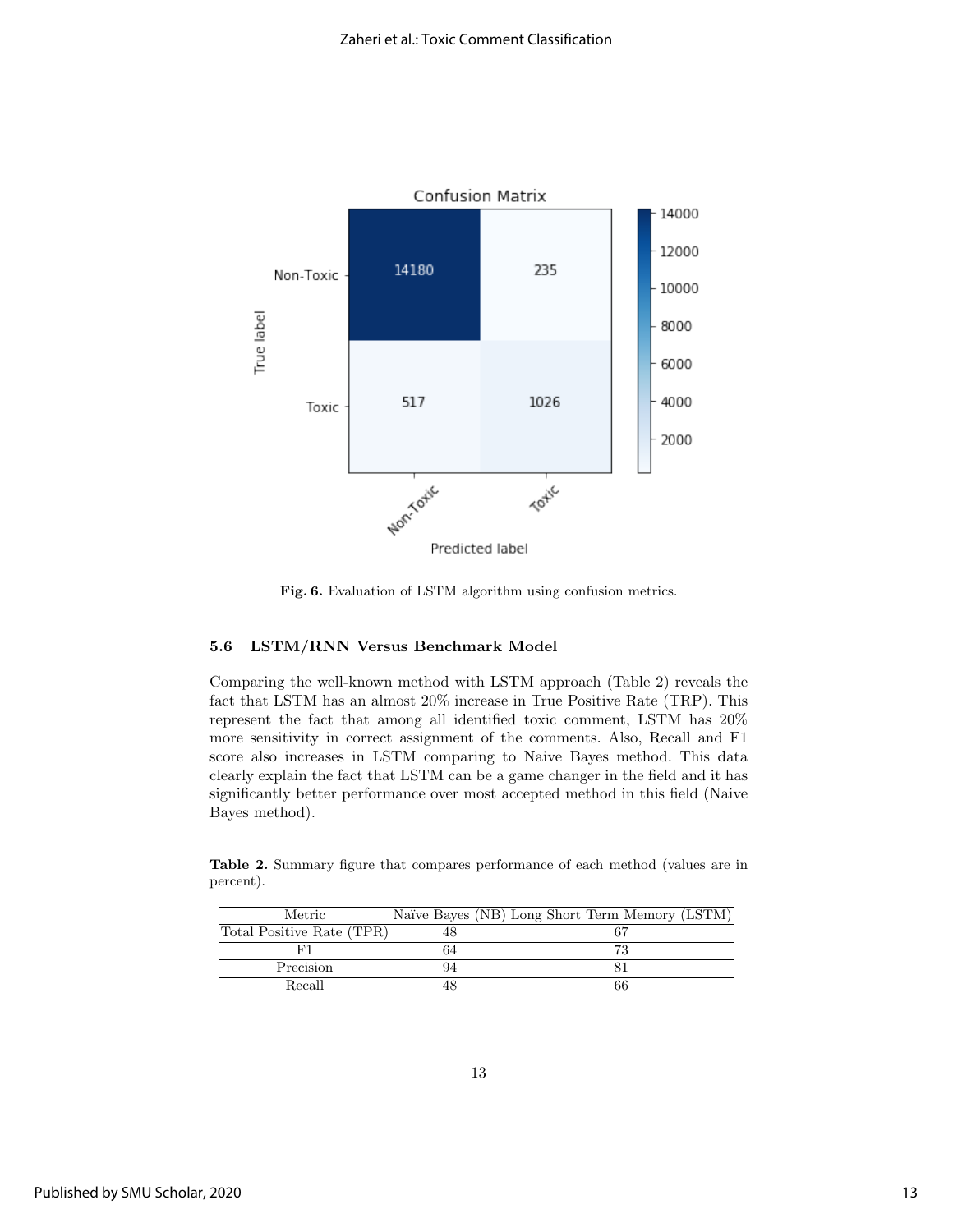### 6 Conclusions and Future Work

Our research has shown that harmful or toxic comments in the social media space have many negative impacts to society. The ability to readily and accurately identify comments as toxic could provide many benefits while mitigating the harm. Also, our research has shown the capability of readily available algorithms to be employed in such a way to address this challenge. In our specific study, it was demonstrated that an LSTM solution provides substantial improvement in classification versus a baseline Na¨ıve Bayes based solution. To recall, the True Positive Rate of LSTM was almost 20% higher than Naïve Bayes method. Additionally, the followings are some suggested studies to be considered as future work in this area:

a) We suggest a plan to improve the NLP classifiers: first by using other algorithms which such as Support Vector Clustering (SVC) and Convolutional Neural Networks (CNN); secondly, extend the classifiers to the overall goal of Kaggle competition which is multi-label classifiers. in the current study, the problem simplified into two classes but it worth to pursue a main goal which is 7 classes of comments.

b) We also suggest using SVM for text processing and text classification. It requires a grid search for hyper-parameter tuning to get the best results.

c) using Other DNN techniques (CNN)) because some recently published papers such as [34] have shown that CNN proves to have a very high performance for various NLP tasks.

## References

- 1. Alissa de Bruijn, Vesa Muhonen, Tommaso Albinonistraat, Wan Fokkink, Peter Bloem, and Business Analytics. Detecting offensive language using transfer learning. 2019.
- 2. Zhilin Yang, Zihang Dai, Yiming Yang, Jaime Carbonell, Russ R Salakhutdinov, and Quoc V Le. Xlnet: Generalized autoregressive pretraining for language understanding. In Advances in neural information processing systems, pages 5754–5764, 2019.
- 3. Thomas A Birkland. An introduction to the policy process: Theories, concepts, and models of public policy making. Routledge, 2019.
- 4. Estela Saquete, David Tomas, Paloma Moreda, Patricio Martinez-Barco, and Manuel Palomar. Fighting post-truth using natural language processing: A review and open challenges. Expert Systems with Applications, 141:112943, 2020.
- 5. Sameer Hinduja and Justin W Patchin. Bullying, cyberbullying, and suicide. Archives of suicide research, 14(3):206–221, 2010.
- 6. Saleem Alhabash, Anna R. McAlister, Chen Lou, and Amy Hagerstrom. From clicks to behaviors: The mediating effect of intentions to like, share, and comment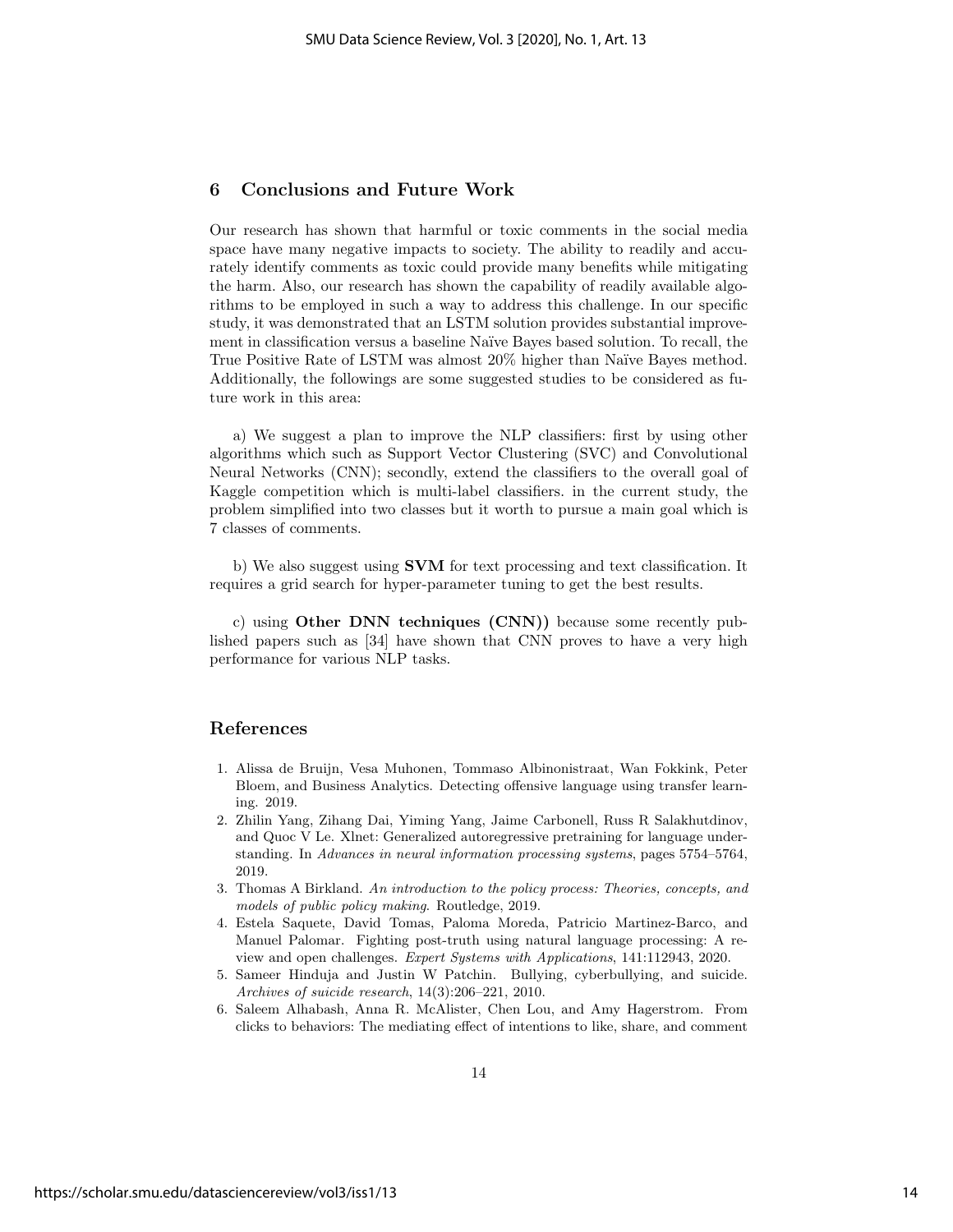on the relationship between message evaluations and offline behavioral intentions. Journal of Interactive Advertising, 15(2):82–96, 2015.

- 7. Shannon D Bailey and Lina A Ricciardelli. Social comparisons, appearance related comments, contingent self-esteem and their relationships with body dissatisfaction and eating disturbance among women. Eating behaviors, 11(2):107–112, 2010.
- 8. Mark Hsueh, Kumar Yogeeswaran, and Sanna Malinen. Leave your comment below: Can biased online comments influence our own prejudicial attitudes and behaviors? Human communication research,  $41(4):557-576$ ,  $2015$ .
- 9. Maria Koutamanis, Helen GM Vossen, and Patti M Valkenburg. Adolescents' comments in social media: Why do adolescents receive negative feedback and who is most at risk? Computers in Human Behavior, 53:486–494, 2015.
- 10. Moon J Lee and Jung Won Chun. Reading others' comments and public opinion poll results on social media: Social judgment and spiral of empowerment. Computers in Human Behavior, 65:479–487, 2016.
- 11. Hyejoon Rim and Doori Song. How negative becomes less negative: Understanding the effects of comment valence and response sidedness in social media. Journal of Communication, 66(3):475–495, 2016.
- 12. Leonie Rösner, Stephan Winter, and Nicole C Krämer. Dangerous minds? effects of uncivil online comments on aggressive cognitions, emotions, and behavior. Computers in Human Behavior, 58:461–470, 2016.
- 13. Pinkesh Badjatiya, Shashank Gupta, Manish Gupta, and Vasudeva Varma. Deep learning for hate speech detection in tweets. In Proceedings of the 26th International Conference on World Wide Web Companion, pages 759–760, 2017.
- 14. Alexandre Ashade Lassance Cunha, Melissa Carvalho Costa, and Marco Aurélio C Pacheco. Sentiment analysis of youtube video comments using deep neural networks. In International Conference on Artificial Intelligence and Soft Computing, pages 561–570. Springer, 2019.
- 15. Piotr Bojanowski, Edouard Grave, Armand Joulin, and Tomas Mikolov. Enriching word vectors with subword information. Transactions of the Association for Computational Linguistics, 5:135–146, 2017.
- 16. Pete Burnap and Matthew L Williams. Us and them: identifying cyber hate on twitter across multiple protected characteristics. EPJ Data science, 5(1):11, 2016.
- 17. Keita Kurita, Anna Belova, and Antonios Anastasopoulos. Towards robust toxic content classification. arXiv preprint arXiv:1912.06872, 2019.
- 18. Nadine Farag, Samir Abou El-Seoud, Gerard McKee, and Ghada Hassan. Bullying hurts: A survey on non-supervised techniques for cyber-bullying detection. In Proceedings of the 2019 8th International Conference on Software and Information Engineering, pages 85–90, 2019.
- 19. Sweta Karlekar and Mohit Bansal. Safecity: Understanding diverse forms of sexual harassment personal stories. arXiv preprint arXiv:1809.04739, 2018.
- 20. Deborah Nolan and Duncan Temple Lang. Data Science in R: A Case Studies Approach to Computational Reasoning and Problem Solving. CRC Press, 2015.
- 21. Nicola Michielli, U Rajendra Acharya, and Filippo Molinari. Cascaded lstm recurrent neural network for automated sleep stage classification using single-channel eeg signals. Computers in biology and medicine, 106:71–81, 2019.
- 22. Weicong Kong, Zhao Yang Dong, Youwei Jia, David J Hill, Yan Xu, and Yuan Zhang. Short-term residential load forecasting based on lstm recurrent neural network. IEEE Transactions on Smart Grid, 10(1):841–851, 2017.
- 23. Rui Yan, Yiping Song, and Hua Wu. Learning to respond with deep neural networks for retrieval-based human-computer conversation system. In Proceedings of